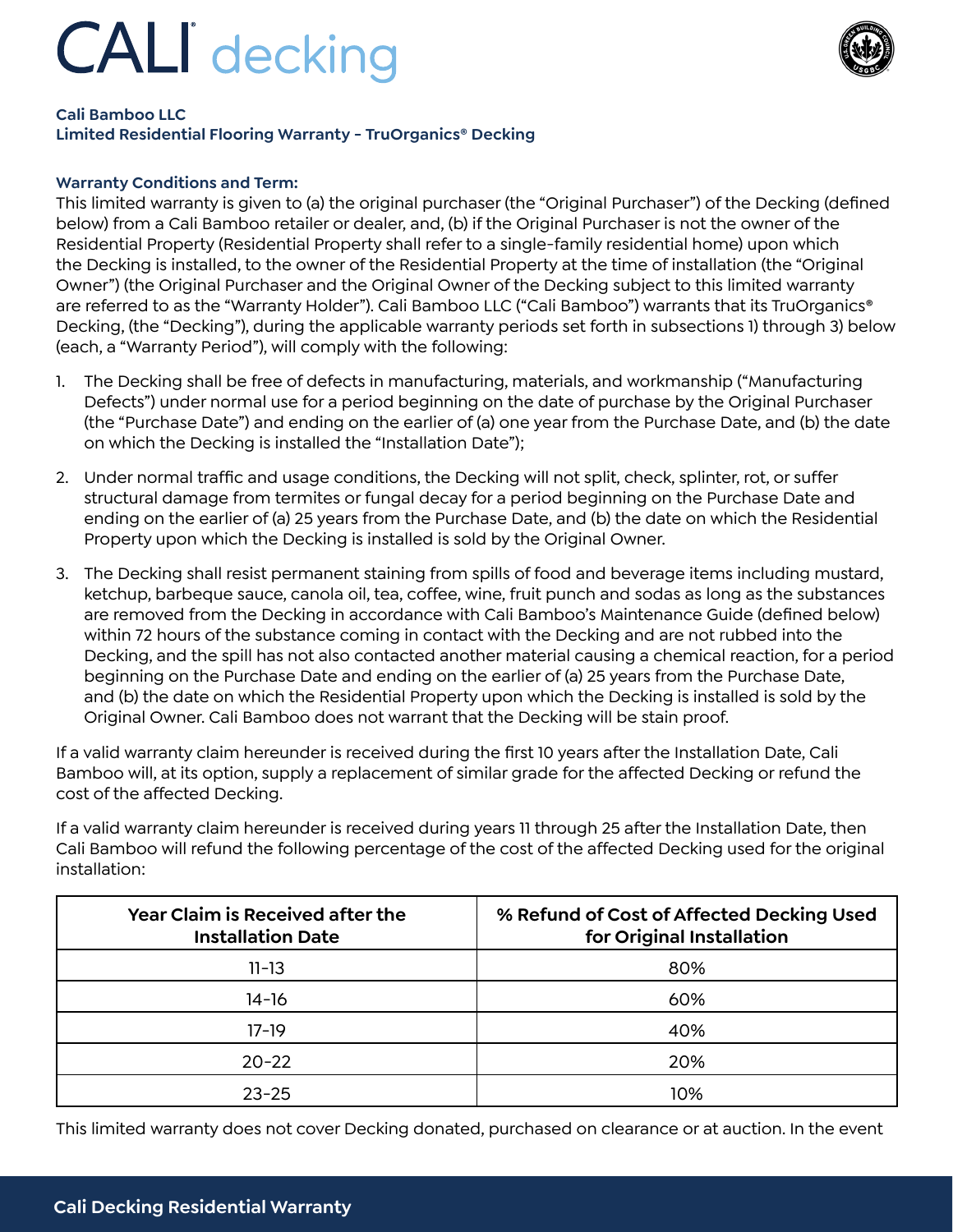## **CALI** decking



that Cali Bamboo supplies replacement Decking, the Warranty Period for the replacement Decking will not be extended beyond the original Warranty Period set forth in subsections 1) through 3) above.

### **Warranty Scope:**

This limited warranty is not transferable by the Warranty Holder to any other party, including but not limited to a subsequent purchaser of the Residential Property upon which the Decking is installed. Labor costs, including any expenses associated with installation and removal of defective Decking, are not covered by this limited warranty. To the extent permitted by law, these are the sole and exclusive remedies of the Warranty Holder in the event of a Manufacturing Defect or other warranty claim.

### **How to Obtain Warranty Service:**

The Warranty Holder must inspect the Decking for Manufacturing Defects and report any such defects to Cali Bamboo, prior to installation of the Decking. To obtain warranty service, the Warranty Holder must contact Cali Bamboo's Customer Experience Department: customerservice@calibamboo.com/ 858- 200-9540 option 2. Warranty claims must be received within 30 calendar days after the Warranty Holder identifies the Manufacturing Defect or other basis for a warranty claim. To be covered under this Cali Bamboo limited warranty, the Warranty Holder must provide documentation of a sales order and proof that the Decking was properly installed in accordance with the Installation Guide (defined below).

It is a condition of this limited warranty that Cali Bamboo will, at its request, be permitted to inspect the Decking to verify the Warranty Holder's warranty claims within a reasonable period after its receipt of the Warranty Holder's warranty claim. Alternatively, Cali Bamboo may retain a certified and independent inspector ("Inspector") to verify the Warranty Holder's warranty claims and/or may require that a sample of the defective materials be sent to a third-party laboratory for testing ("Testing"). Notwithstanding the foregoing, the determination of the Inspector or Testing regarding the warranty claim is not binding on either Cali Bamboo or on the Warranty Holder. A determination that does not verify the warranty claim shall not affect the Warranty Holder's right to submit its claim to arbitration in accordance with the terms of the Arbitration Agreement (as defined in Cali Bamboo's Terms and Conditions of Purchase), and a determination that verifies the warranty claim shall not preclude Cali Bamboo from deciding that the warranty holder's warranty claim is not valid. The performance of the inspection or Testing, however, if requested by Cali Bamboo and assuming that Cali Bamboo advances the full cost of the inspection or Testing as described above, is a requirement for the Warranty Holder to submit a warranty claim to arbitration under the Arbitration Agreement.

For specific instructions on how to obtain warranty service for defective Decking, visit the Cali Bamboo website https://www.calibamboo.com/bamdeck-warranty/

### **Warranty Exclusions and Limitations:**

This limited warranty covers Decking that is both (i) installed with strict adherence to Cali Bamboo's installation guide found online at https://www.calibamboo.com/content/installation/instructions/ truorganics\_installation\_guide.pdf. (the "Installation Guide") and (ii) maintained in accordance with Cali Bamboo's care and maintenance guidelines found online at https://www.calibamboo.com/content/ installation/care\_maintenance/Cali-Bamboo-TruOrganicsCare-and-Maintenance.pdf (the "Maintenance Guide"). Cali Bamboo will provide copies of these guides upon request by the Warranty Holder. This limited warranty only applies when the Decking is used under normal traffic and other usage conditions.

The limited warranty for Manufacturing Defects does not apply after the Warranty Holder has installed the Decking. This limited warranty does not extend to or cover:

(a) any damage, warping, splits, cracks, chipping, or any other defect to the Decking caused by accidents, negligence, alterations, misuse, abuse, improper storage, or improper installation including, but not limited to, improper gapping;